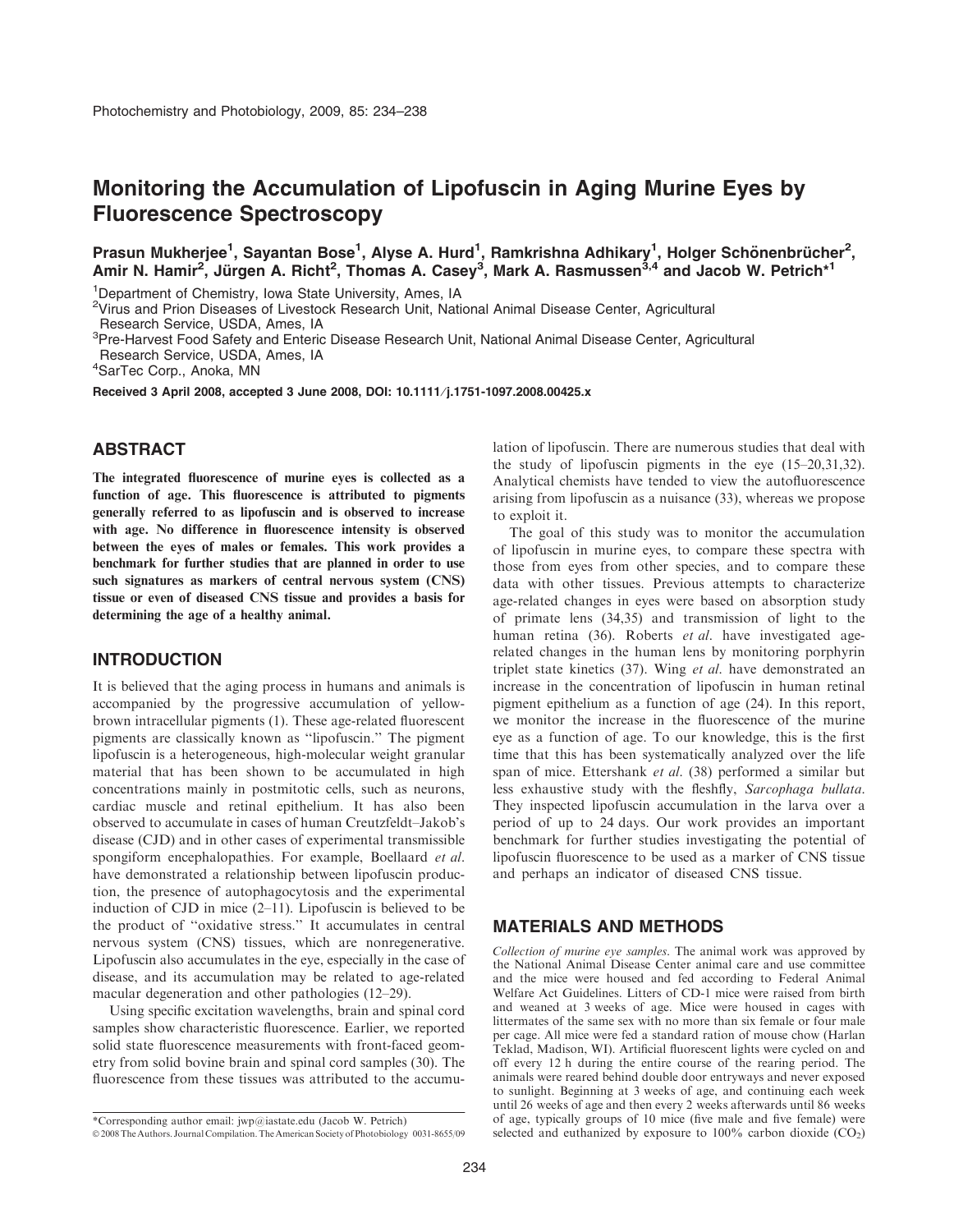until cessation of breathing.  $CO<sub>2</sub>$  exposure was continued for a minimum of 15 additional minutes until necropsy. Mice were not decapitated so as to avoid intracranial pressure which could cause hemorrhages in the eyes which might interfere with the subsequent analysis. The eyes from a total of 515 mice were examined.

Preparation of sample. Following transport to the laboratory, the eyes were removed at necropsy and the tissues prepared for fluorescence spectroscopy. To obtain total fluorescence from the eye, each eyeball was crushed and spread in a thin layer on a Fisherbrand plain microscope slide  $(25 \times 75 \times 1 \text{ mm})$ .

Collection of murine CNS tissue samples. CNS tissue samples (brain and spinal cord) were collected from healthy male ( $n = 5$ ) and female  $(n = 5)$  C57 BL/DK mice between 6 and 8 months of age. For this purpose the animals were killed with CO<sub>2</sub> followed by decapitation. These samples were kept frozen at  $-20^{\circ}$ C until processing. In addition, brain and spinal cord of C57BL, Tg20 PrP overexpressing and BALB/c PrP knockout (Ko) mice were collected from male  $(n = 2)$ and female  $(n = 2)$  groups at 6 and 12 months of age.

Collection and dissection of murine retina samples. Healthy  $(n = 59)$ C57BL/DK mice and BALB/c PrP Ko mice  $(n = 11)$  were raised and killed at the age of 6 months according to the Animal Care and Use guidelines. Both eyeballs were collected, stored in an Eppendorf tube and placed on ice before dissection of the retina. The retina from each eyeball was dissected using a dissecting stereo microscope (Stereo Star Zoom; Reichert Scientific Instruments, NY) for magnification. Lens and vitreous body were removed after circular cutting in the ora serrata. The retina was removed from the eye cup and placed plain on a microscope slide, which was prepared with a drop of distilled water. Each sample was covered with a cover slip for additional enlargement of the surface area of the retina. To avoid dehydration of the samples they were stored in a moist chamber and placed at  $\leq +7^{\circ}$ C until fluorescence spectra were collected within the next 12 h.

Collection of cow and sheep retina samples. Cow and sheep eyeballs were removed from normal animals at necropsy, and the samples were kept frozen at  $-20^{\circ}$ C until processing. Retina samples were prepared by dissecting the eyeball and removing the retina to a glass microscope slide.

Steady-state measurements. For age-related accumulation of fluorescent pigment in murine eyes steady-state fluorescence spectra were obtained on a SPEX Fluoromax for age group of 3–60 weeks and on a SPEX Fluoromax-2 for the remaining age group samples up to 86 weeks using a 4 nm bandpass and corrected for lamp spectral intensity and detector response. The fluorescence intensities obtained from the two different instruments were normalized to the corresponding intensities of the water Raman signal. Spectra were obtained with solid samples using a front-faced geometry. All measurements were made at room temperature with freshly prepared tissues that were never frozen. Typically all experiments were carried out within  $\sim$ 10 h after euthanasia. For all other measurements the steady-state fluorescence spectra were obtained on a SPEX Fluoromax-2.

### RESULTS AND DISCUSSION

#### Choice of excitation wavelength

Initially we focused on excitation of the samples at wavelengths of 350, 410, 470 and 520 nm. However, during spectral measurements using the early age group, samples indicated negligible fluorescence from all excitation wavelengths except 410 nm. Samples, up to week 40, were excited at each of the four excitation wavelengths but after week 40, fluorescence was only checked occasionally at all four wavelengths. Significant (i.e. greater than baseline noise) fluorescence was never observed (except for older group of samples, see later part of the discussion) with any excitation wavelength except 410 nm and we chose to use 410 nm exclusively for all samples from the entire experimental period (86 weeks). Use of these excitation wavelengths completely eliminated the background fluorescence from fluorescent amino acids, namely tryptophan, tyrosine and phenylalanine.

#### Age-related accumulation of lipofuscin

During the first few weeks of the study we saw a significant change in fluorescence intensity (weeks 3–4 and onward). This indicated that within approximately 1–1.5 months of age a significant amount of fluorescent material (lipofuscin) began to accumulate in the eye. Figure 1 presents total fluorescence from the eyes of male and female mice as a function of age from 3 to 86 weeks. We did not maintain the animals past 86 weeks as they were approaching the full extent of their life span, approximately 2 years. There was an increase in fluorescence emission with age, although the effect was less pronounced on closely adjacent age groups but the effect became more prominent for widely separated age groups. Over the time span investigated, we observed an increase in fluorescence intensity of  $\sim$ 20 times. The increase in fluorescence emission suggests lipofuscin accumulation in eye with respect to age. We did not see a distinct gender-based correlation in fluorescence intensity for the time span investigated. There was also no difference in spectra from different mouse lines investigated at the same age.

Representative, baseline-corrected, fluorescence spectra from mice eyes from different age groups are presented in Fig. 2. In general, when excited at 410 nm, we observed broad fluorescence spectra with a single peak centered at  $\sim$ 580 nm. The shape of the spectra was conserved with age, and, as indicated above, the spectra were obtained when  $\lambda_{\rm ex}$  = 410 nm (but not 350, 470 or 520). This is a curious phenomenon. In our earlier work, considerable structure was observed for bovine brain and spinal cord tissues using an excitation wavelength of 480 nm (30). Consequently, we



Figure 1. Total fluorescence from male (solid circles) and female (open circles) mice eyes as a function of age. All samples were excited at 410 nm with a front-faced geometry. An interference filter at 410 nm was placed in the excitation beam and a 425-nm long-pass filter was placed in the emission beam. This eliminated interference from scattered light from the solid samples. All data were normalized to a surface area of 2 cm<sup>2</sup>. For each spectrum the integrated emission intensity was calculated using a wavenumber scale. For clarity, data up to 40 weeks are shown in the inset separately. The point corresponding to a particular age is typically an average of 10 data points with error bars representing the standard deviation in the measurement. The plot clearly indicates the age-related accumulation of fluorescent pigments (lipofuscin) in the eye. For a given age we did not see any clear distinction of fluorescence intensity between male and female mice eyes.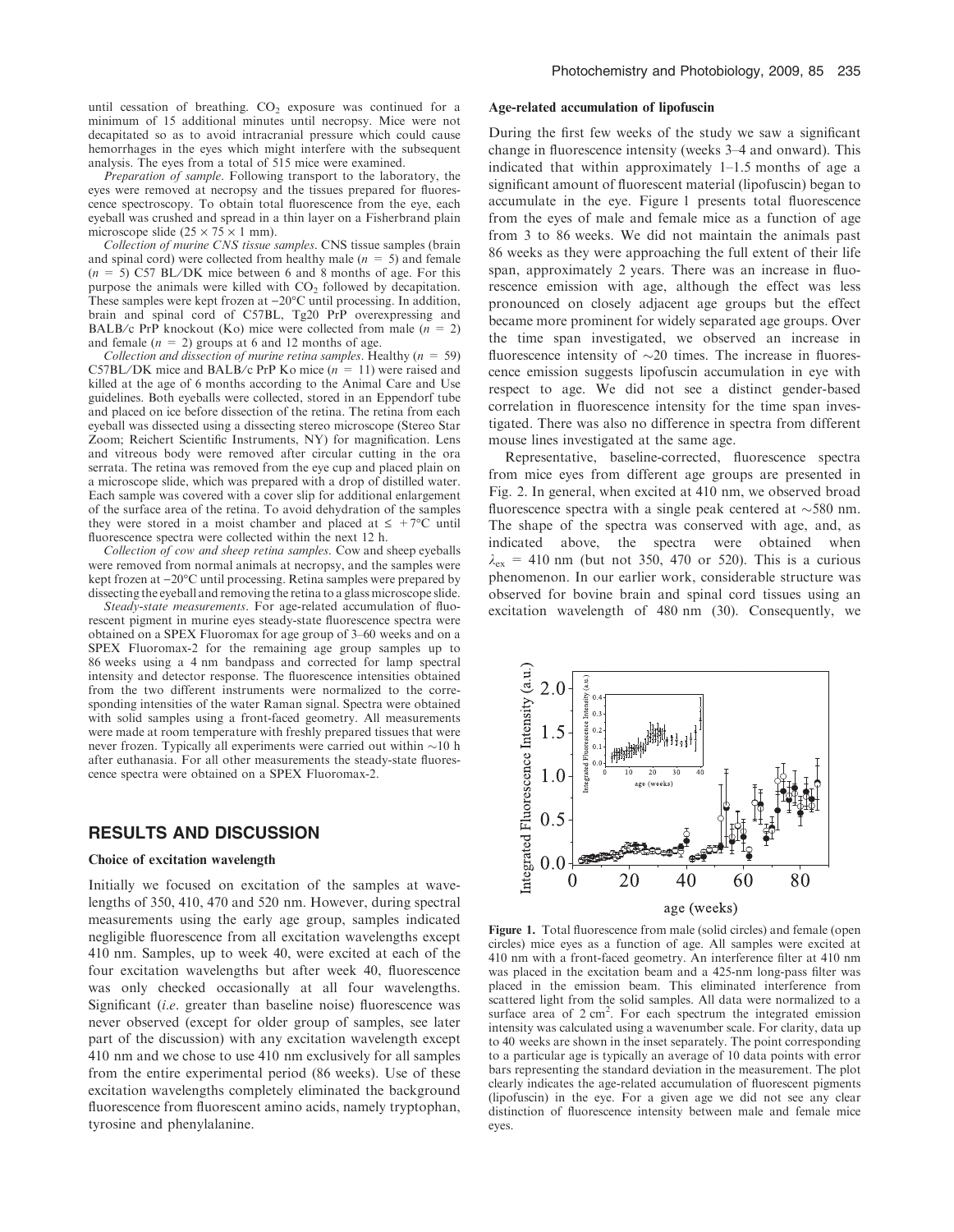

Figure 2. Representative, baseline-corrected, solid state fluorescence spectra from mice eyes for different age groups. Experimental conditions are the same as those given for Fig. 1. The spectra showed a broad peak centered at  $\sim$  580 nm and the nature of fluorescence spectra was conserved throughout the course of our study. The three spectra shown from a specified age group were selected randomly for purposes of comparison.



Figure 4. Representative, baseline-corrected, solid state fluorescence spectra from mice retina with excitation wavelengths of 410 and  $\hat{470}$  nm. For comparison, spectra from total eye samples ( $\sim$ 1.5 years) were also included. The numbers in the parentheses are the excitation wavelengths. Experimental conditions are the same as those given for Fig. 1 with the replacement of appropriate interference and long pass filters required for particular excitation wavelength. We did not observe any structure in the spectra of mice retina. Excitation at 470 nm gave a blueshifted spectrum compared to that obtained with 410 nm excitation. Some of the spectra were multiplied by a scaling factor for clarity.





Figure 3. Representative, baseline-corrected, solid state fluorescence spectra from mice: (a) brain; (b) spinal cord. Excitation wavelengths are 350 nm (solid line), 410 nm (dashed line), 470 nm (dotted line) and 520 nm (dash dotted line). Experimental conditions are the same as those given for Fig. 1 with the replacement of appropriate interference and long-pass filters required for a particular excitation wavelength. Excitation at 410 nm yields a structureless spectrum for both samples, whereas other excitation wavelengths give structured spectra. Some of the spectra were multiplied by a scaling factor indicated in the figure for clarity.

Figure 5. Representative, baseline-corrected, solid state fluorescence spectra of retina from (a) cow and (b) sheep samples with excitation wavelengths of 410 (solid line), 470 (dashed line) and 520 (dotted line) nm. Experimental conditions are the same as those given for Fig. 1, with the placement of appropriate interference and long-pass filters for the specific excitation wavelengths. Excitation at 410 nm yields a structureless spectrum in both cases, whereas other excitation wavelengths give structured spectra. Some of the spectra were multiplied by a scaling factor for clarity. The spectra are significantly different from those of mice retina, where no structure was observed.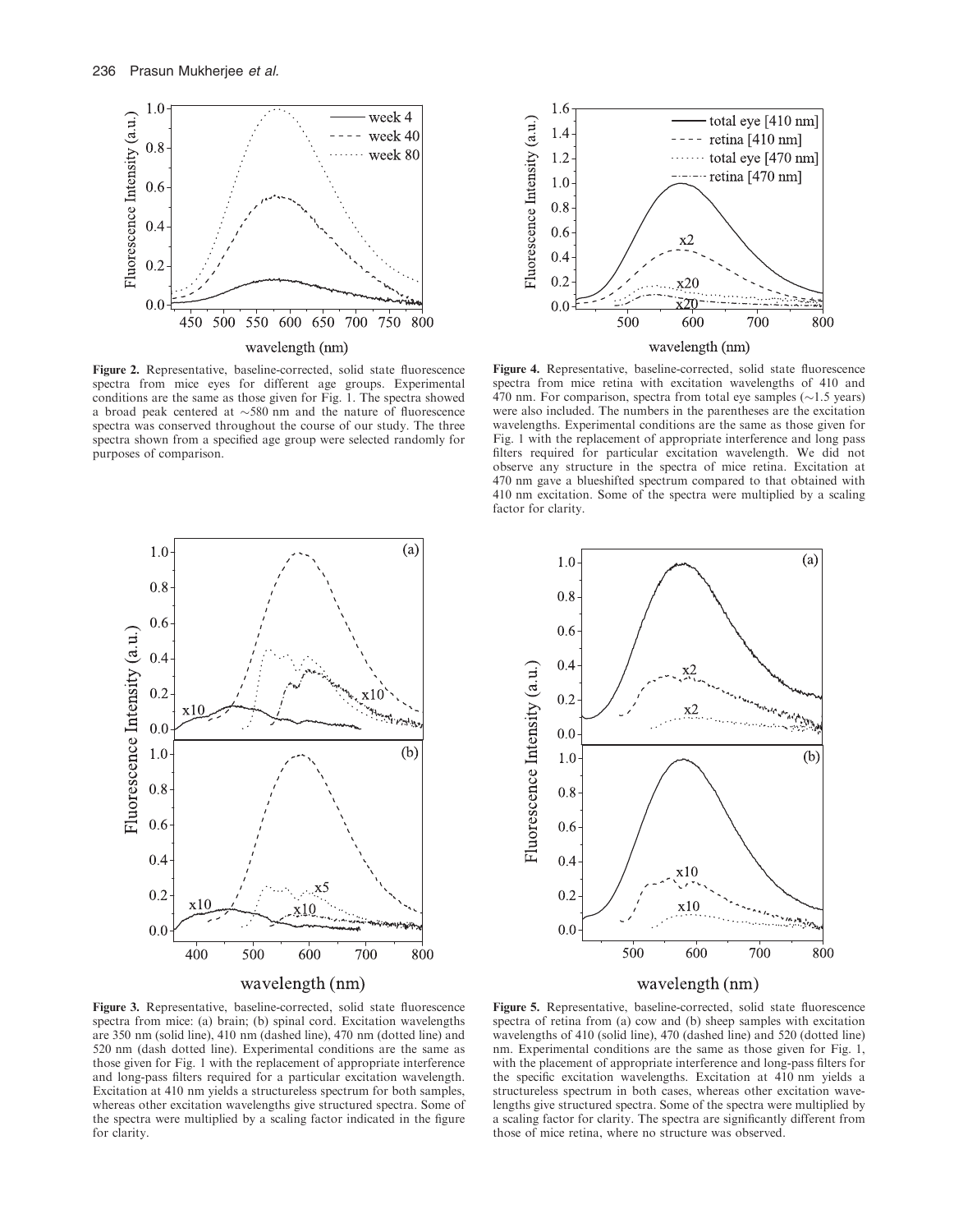investigated other murine CNS tissue. In fact, mouse brain and spinal cord exhibited structured fluorescence when excited at 350, 470 and 520 nm; but this structure disappeared if  $\lambda_{\rm ex}$  = 410 nm (Fig. 3). In contrast, at all ages, the mouse eye yielded structureless fluorescence regardless of the excitation wavelength. There are two factors most likely involved with these discordant observations. First, as lipofuscin is a highly heterogeneous substance, its fluorescence is a composite of several fluorophores, so it is unreasonable to assume that we excited one particular pigment. As an excitation wavelength, 410 nm fortuitously produced a smooth, nearly symmetric, fluorescence spectrum which arose from this heterogeneous substance. In contrast, the spectra of the entire mouse eye were structureless regardless of the excitation wavelength. It would seem, then, that the absence of structure is a result of the spectrum of the entire eye but this is not the case. When individual portions of the eye are examined, they too yield structureless spectra (Fig. 4, mice retina and other tissue). This phenomenon is not observed in other mammals, such as cows or sheep (Fig. 5, cow and sheep retinas). A more complete understanding of these observations awaits further investigation.

This study indicates that fluorescence may be used as an indicator of age. We note that our present study with mice can be considered as a representative marker for age which appears related to the accumulation of fluorescent pigment (lipofuscin) in eyes, which could be easily extended to similar studies in other animals like sheep, cow and perhaps even in humans.

## **CONCLUSIONS**

We present fluorescence spectra from the eyes of mice over a wide range of age (3–86 weeks) that almost covers the complete life span of the mouse. The study indicates age-related accumulation of fluorescent pigments including lipofuscin, in mice eyes and suggests that fluorescence spectroscopy might be used as an age marker. We suggest that the present study could be successfully extended to age-related pigment accumulation in other species.

Acknowledgements—We thank Deb Lebo and Nathan Horman for technical assistance and Dr. G. Krishnamoorthy for his work on the early stages of this project.

## **REFERENCES**

- 1. Yin, D. (1996) Biochemical basis of lipofuscin, ceroid, and age pigment-like fluorophores. Free Radic. Biol. Med. 21, 871–888.
- 2. Boellaard, J. W., W. Schlote and J. Tateishi (1989) Neuronal autophagy in experimental Creutzfeldt–Jakob's disease. Acta Neuropathol. 78, 410–418.
- 3. Ironside, J. W. (1996) Review: Creutzfeldt–Jakob disease. Brain Pathol. 6, 379–388.
- 4. Ironside, J. W. (2006) Pathological diagnosis of variant Creutzfeldt–Jakob disease. Acta Pathol. Microbiol. Immunol. Scand. 110, 79–87.
- 5. Ironside, J. W. (2006) Variant Creutzfeldt–Jakob disease: Risk of transmission by blood transfusion and blood therapies. Haemophilia 12, 8–15.
- 6. Hilton, D. A. (2006) Pathogenesis and prevalence of variant Creutzfeldt–Jakob disease. J. Pathol. 208, 134–141.
- 7. Pauli, G. (2005) Tissue safety in view of CJD and variant CJD. Cell Tissue Banking 6, 191–200.
- 8. Ironside, J. W. and M. W. Head (2004) Variant Creutzfeldt–Jakob disease: Risk of transmission by blood and blood products. Haemophilia 10, 64–69.
- 9. Dabaghian, R. H., P. P. Mortimer and J. P. Clewley (2004) Prospects for the development of pre-mortem laboratory diagnostic tests for Creutzfeldt–Jakob disease. Rev. Med. Virol. 14, 345–361.
- 10. Burthem, J. and D. J. Roberts (2003) The pathophysiology of variant Creutzfeldt–Jakob disease: The hypotheses behind concerns for blood components and products.  $Br. J. Haematol.$  122, 3–9.
- 11. Ironside, J. W. and M. W. Head (2003) Variant Creutzfeldt–Jakob disease and its transmission by blood. J. Thromb. Haemost. 1, 1479–1486.
- 12. Terman, A. (2001) Garbage catastrophe theory of aging: Imperfect removal of oxidative damage? Redox Rep. 6, 15–26.
- 13. Terman, A. and U. T. Brunk (1998) Lipofuscin: Mechanisms of formation and increase with age. Acta Pathol. Microbiol. Immunol. Scand. 106, 265-276.
- 14. Tsuchida, M., T. Miura and K. Aibara (1987) Lipofuscin and lipofuscin-like substances. Chem. Phys. Lipids 44, 297–325.
- 15. Mata, N. L., J. Weng and G. H. Travis (2000) Biosynthesis of a major lipofuscin fluorophore in mice and humans with ABCRmediated retinal and macular degeneration. Proc. Natl. Acad. Sci. USA 97, 7154–7159.
- 16. Rózanowska, M., J. Jarvis-Evans, W. Korytowski, M. E. Boulton, J. M. Burke and T. Sarna (1995) Blue light-induced reactivity of retinal age pigment. J. Biol. Chem. 270, 18825–18830.
- 17. Boulton, M., F. Docchio, P. Dayhaw-Barker, R. Ramponi and R. Cubeddu (1990) Age-related changes in the morphology, absorption and fluorescence of melanosomes and lipofuscin granules of the retinal pigment epithelium. Vision Res. 30, 1291–1303.
- 18. Sundelin, S. P. and S. E. G. Nilsson (2001) Lipofuscin-formation in retinal pigment epithelial cells is reduced by antioxidants. Free Radic. Biol. Med. 31, 217–225.
- 19. Katz, M. L. and M. J. Shanker (1989) Development of lipofuscinlike fluorescence in the retinal pigment epithelium in response to protease inhibitor treatment. Mech. Ageing Dev. 49, 23–40.
- 20. Gaillard, E. R., S. J. Atherton, G. Eldred and J. Dillon (1995) Photophysical studies on human retinal lipofuscin. Photochem. Photobiol. 61, 448–453.
- 21. Delori, F. C. (2004) Autofluorescence method to measure macular pigment optical densities fluorometry and autofluorescence imaging. Arch. Biochem. Biophys. 430, 156–162.
- 22. Han, M., G. Giese, S. Schmitz-Valckenberg, A. Bindewald-Wittich, F. G. Holz, J. Yu, J. F. Bille and M. H. Niemz (2007) Age-related structural abnormalities in the human retina-choroid complex revealed by two-photon excited autofluorescence imaging. J. Biomed. Opt. 12, 024012-1-7.
- 23. Docchio, F., M. Boulton, R. Cubeddu, R. Ramponi and P. D. Barker (1991) Age-related changes in the fluorescence of melanin and lipofuscin granules of the retinal pigment epithelium: A timeresolved fluorescence spectroscopy study. Photochem. Photobiol. 54, 247–253.
- 24. Wing, G. L., G. C. Blanchard and J. J. Weiter (1978) The topography and age relationship of lipofuscin concentration in the retinal pigment epithelium. Invest. Ophthalmol. Vis. Sci. 17, 601–607.
- 25. Delori, F. C., D. G. Goger and C. K. Dorey (2001) Age-related accumulation and spatial distribution of lipofuscin in RPE of normal subjects. Invest. Ophthalmol. Vis. Sci. 42, 1855–1866.
- 26. Delori, F. C., C. K. Dorey, G. Staurenghi, O. Arend, D. G. Goger and J. J. Weiter (1995) In vivo fluorescence of the ocular fundus exhibits retinal pigment epithelium lipofuscin characteristics. Invest. Ophthalmol. Vis. Sci. 36, 718–729.
- 27. Weiter, J. J., F. C. Delori, G. L. Wing and K. A. Fitch (1986) Retinal pigment epithelial lipofuscin and melanin and choroidal melanin in human eyes. Invest. Ophthalmol. Vis. Sci. 27, 145–152.
- 28. Dorey, C. K., G. Wu, D. Ebenstein, A. Garsd and J. J. Weiter (1989) Cell loss in the aging retina. Relationship to lipofuscin accumulation and macular degeneration. Invest. Ophthalmol. Vis. Sci. 30, 1691–1699.
- 29. Delori, F. C., G. Staurenghi, O. Arend, C. K. Dorey, D. G. Goger and J. J. Weiter (1995) In vivo measurement of lipofuscin in Stargardt's disease—Fundus flavimaculatus. Invest. Ophthalmol. Vis. Sci. 36, 2327–2331.